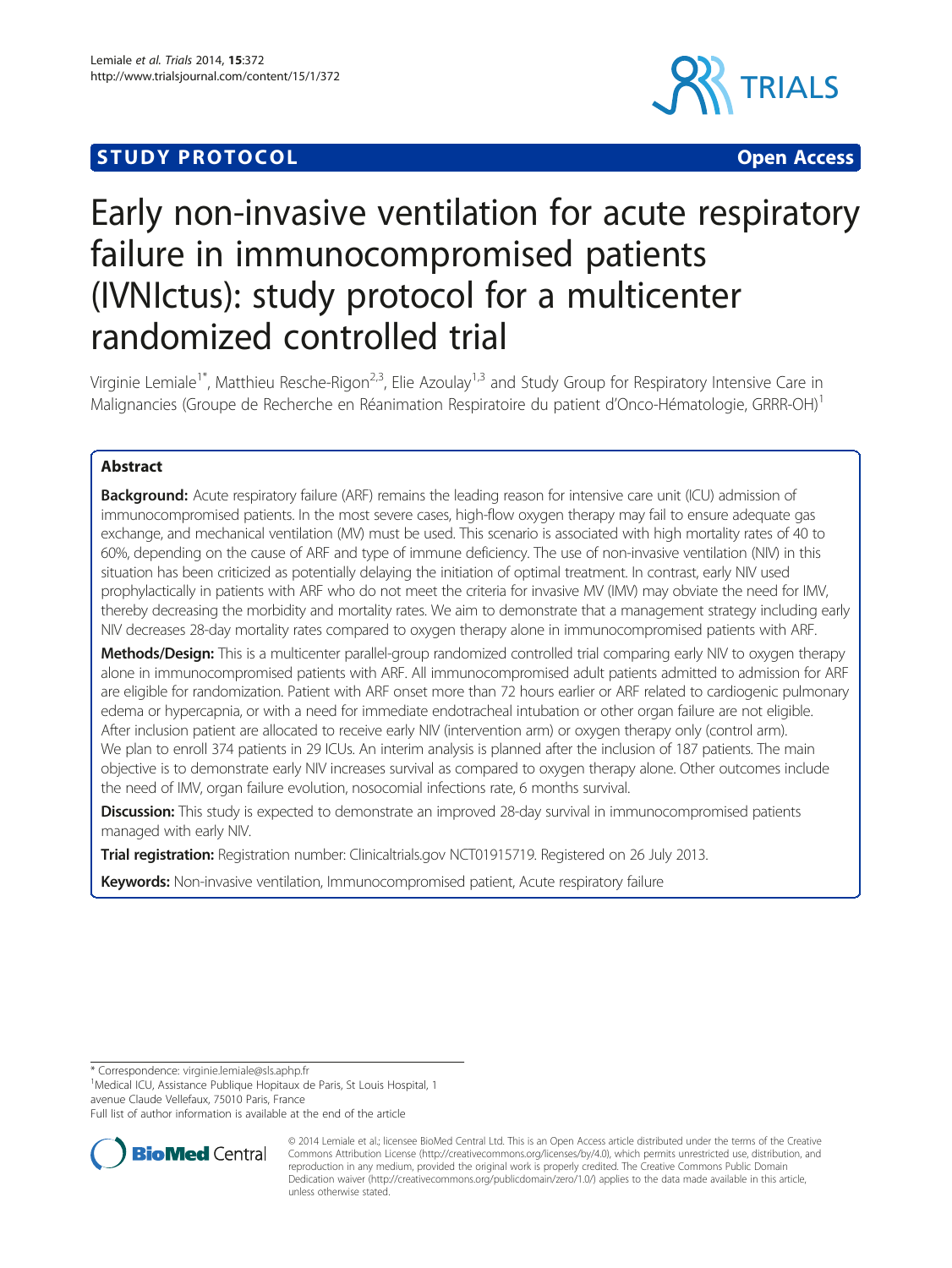# Background

Acute respiratory failure (ARF) in immunocompromised patients is both common and severe [\[1](#page-6-0)]. ARF is the leading cause of ICU admission in patients with hematological or solid malignancies. The most recent studies have found mortality rates of nearly 50% in this population [\[1-3\]](#page-6-0). Mortality rates are highest in patients with severe respiratory distress requiring invasive mechanical ventilation (IMV). In this situation, mortality can reach 40% in organ transplant recipients and patients receiving immunosuppressive treatments [\[4\]](#page-6-0), and 60% in patients with hematological or solid malignancies [[1-3\]](#page-6-0).

Noninvasive ventilation (NIV) via a mask was introduced in the 1990s with the primary goal of decreasing the need for IMV and the rate of IMV-related complications. NIV has been chiefly evaluated in two indications: (a) as an alternative to IMV in patients with severe ARF meeting criteria for IMV, and (b) as a means of avoiding IMV in patients with ARF who do not meet criteria for IMV. The use of NIV in patients with severe ARF has been criticized, as the failure rate is nearly 50% among immunocompromised patients and excess mortality occurs among patients who receive delayed IMV [[5-7](#page-6-0)]. Some studies even found improved survival after early IMV [\[5,6,8](#page-6-0)]. NIV is an accepted treatment when criteria for IMV are not met, although the underlying level of evidence is low [[9-](#page-6-0)[12](#page-7-0)]. A single randomized trial in 52 patients established that early NIV improved survival in immunocompromised patients [[11\]](#page-7-0). However, this study has three major flaws: (a) the patients were recruited at a single center; (b) the mortality rate among patients managed with IMV was 90%, which is considerably higher than current rates; and (c) acute illness severity varied across patients, with some patients apparently meeting criteria for IMV at baseline and others having no criteria for severe ARF. Nevertheless, the beneficial effect of NIV on survival was impressive: mortality was 81% without NIV and 50% with NIV. The result of an Italian study of 40 solid organ transplant recipients supports the beneficial effect of postoperative NIV on survival [\[12](#page-7-0)].

Figure 1 illustrates these data by showing the results of studies reporting outcomes of immunocompromised patients with ARF. We compared hospital mortality in patients managed with oxygen alone and in patients given NIV.

This forest plot figure represents cohort studies or trials reporting both patients receiving oxygen or NIV. Studies are presented with first author name, year of publication (number of patients treated with oxygen only and number of patients receiving NIV and oxygen). Odd Ratio (OR and [95% CI] comparing mortality associated with the use of NIV.

These studies include: two randomized ICU trials comparing two strategies for managing immunocompromised patients with ARF (Antonelli and Hilbert) [[11,12\]](#page-7-0); a 2004 prospective nonrandomized trial evaluating the impact of ARF in patients with hematological or solid malignancies

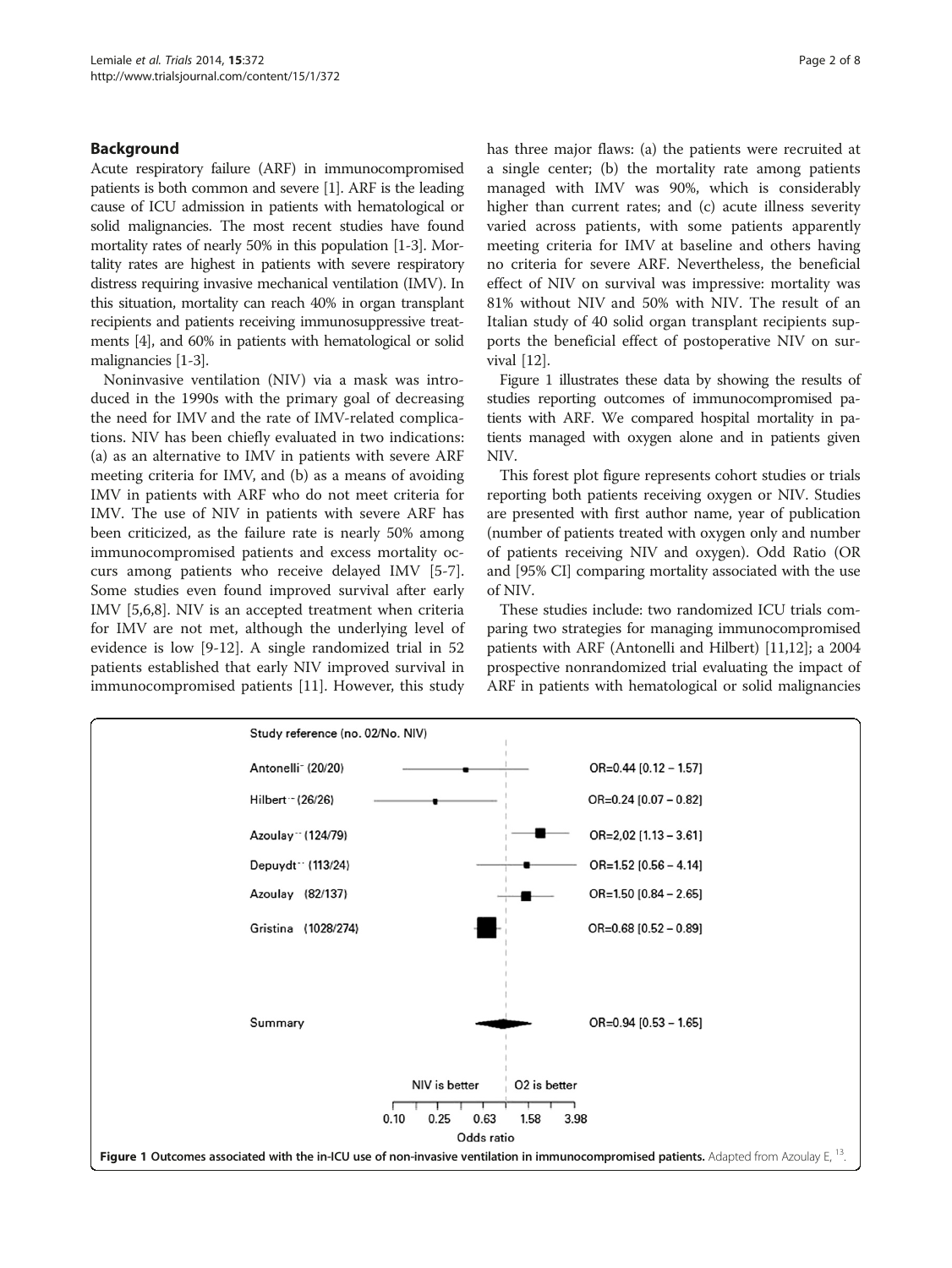(Azoulay) [[1\]](#page-6-0); an ICU study in non-intubated patients with ARF randomized to two different diagnostic strategies (Azoulay) [\[13\]](#page-7-0); a retrospective study of ICU patients with ARF managed with oxygen only or NIV (Depuydt) [[14](#page-7-0)]; and a 2011 multicenter Italian observational ICU study of patients with hematological malignancies and ARF (Gristina) [\[15\]](#page-7-0).

This literature review shows no difference in mortality rates between patients managed with oxygen only and those given NIV. However, none of these studies provides a sufficient level of evidence. In addition, patients in whom ARF was combined with other organ failures were not separated from those with isolated ARF. This is an important point, as the risk of mortality is known to increase with the number of organ failures and the severity of the ARF. Overall, these studies suggest that NIV may be useful as a prophylactic treatment to obviate the need for IMV. In contrast, the use of NIV as an alternative to IMV in patients with severe ARF seems to adversely impact survival.

We have planned a multicenter randomized controlled trial in immunocompromised patients with ARF. This trial will be carried out in 29 specialized ICUs in France and Belgium (in teaching hospitals, community hospitals, and national cancer network hospitals) with high admission rates of immunocompromised patients. The study objective is to demonstrate that incorporating early NIV into the management strategy for patients with ARF who do not meet criteria for IMV improves survival compared to oxygen only.

# Methods/Design

The IVNIctus trial is a prospective, multicenter, openlabel, randomized controlled trial comparing a management strategy including early NIV with oxygen alone in immunocompromised patients admitted to ICU with ARF. Early NIV is defined as NIV treatment for patients with ARF who are without any other organ failure or intubation criteria (intubation criteria would be described further (in patient management bias paragrah)).

The study hypothesis is that early NIV decreases mortality in immunocompromised patients requiring ICU admission for ARF. The primary evaluation criterion is survival on day 28 after randomization. Secondary evaluation criteria are proportion of patients treated with IMV in each group, number of organ failures (Sequential Organ Failure Assessment score) 72 hours after randomization in each group, invasive mechanical ventilation duration and ICU stay length in each group, patient comfort in each group, frequency of nosocomial infections in each group, survival at six months after randomization.

The primary study objective is to demonstrate that in immunocompromised patients admitted to the ICU with ARF, a management strategy including early NIV

improves 28-day mortality compared to high-flow oxygen without NIV.

#### Ethics

The study was approved by the local independent ethic committee (Comite de protection des personnes CPP Ile de France IV, Saint Louis on 21 May 2012, number 2012/11SC), the French health authorities (AFSSAPS) on 11 5 2011, number EudraCT 2011-A00591-40. The University Hospital of Paris (AP-HP) is the sponsor of the trial. Informed consent will be obtained from each participant.

#### Eligibility criteria

Only patients meeting all inclusion criteria may be included. Inclusion criteria are as follows: age >18 years; ICU admission; immune deficiency due to any cause (solid organ transplantation, hematological or solid malignancy under treatment or in remission for less than five years, or immunosuppressive treatment defined as corticosteroid therapy (1 mg/Kg/day prednisone equivalent or corticosteroid therapy for longer than one month) or use of another immunosuppressant drug (in a high dosage or for longer than one month); ARF (other than during the postoperative period after cancer surgery) defined as hypoxemia <60 mmHg on room air and/or clinical evidence of respiratory distress (intercostal recession or polypnea >30/min or dyspnea at rest); and onset of ARF within the last 72 hours.

Patients meeting any of the following exclusion criteria will be excluded from the study: hypercapnia >50 mmHg or greater than 10 mmHg  $PaCO<sub>2</sub>$  increase after oxygen therapy initiation, requirement for immediate IMV, probable cardiogenic acute pulmonary edema, requirement for vasoactive therapy (epinephrine or norepinephrine >0.3 μg/Kg/min), impaired consciousness (Glasgow Coma Scale score <13), do-not-intubate decision, long-term oxygen therapy, refusal of the patient or family to provide consent to the study, ongoing myocardial infarction or acute coronary syndrome, pregnancy or breastfeeding or absence of coverage by the French statutory health insurance system.

# Description of the study methodology Study arms

The control group will consist of patients included in the study and allocated at random to the arm managed with oxygen but no NIV. In patients requiring intubation, use of NIV to secure the procedure is allowed. The intervention group will consist of patients included in the study and allocated at random to the arm managed with one hour NIV sessions in addition to oxygen. A total of six hours is required on the first day.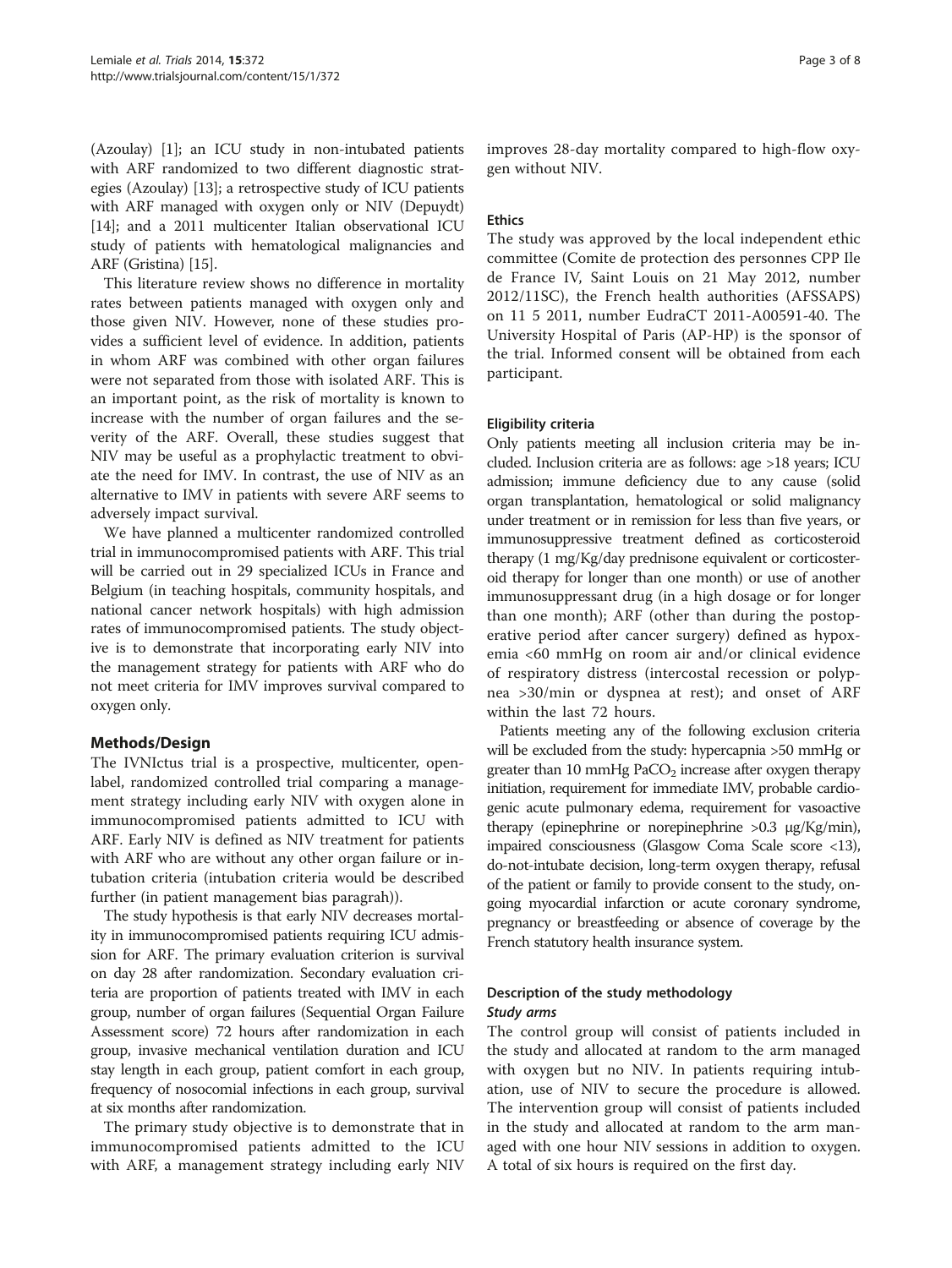#### Patient recruitment modalities

All 29 recruiting ICUs (Additional file [1](#page-6-0): Table S1) have considerable experience and expertise in the management of immunocompromised patients. The 29 ICUs participating in the study each admit 50 to 200 immunocompromised patients per year, including the 10 to 20% who meet IVNIctus trial eligibility criteria. Consecutive patients admitted to these ICUs and meeting all the inclusion criteria and none of the exclusion criteria will be included into the trial.

#### Randomization and study treatment

Eligible patients will be randomly assigned, in a 1:1 ratio, to one of the two treatment arms. Randomization will occur either at ICU admission or when the eligibility criteria are met if the patient was admitted for a reason other than ARF. Randomization will be performed via the website telemedicine cleanweb.aphp. After having completed the randomization webpage, the investigator will receive the treatment arm designation. Time zero will be defined by randomization time. Randomization will be stratified by center, oxygen flow rate at randomization (>or  $\leq$ 9 L/min), and reason of immunosuppression (oncologic and hematologic malignancy or immunosuppressed treatment and solid organ transplantation). All the data will be notified in an e-CRF on the website telemedecine cleanweb.aphp.

In the early NIV group (intervention group), NIV sessions will be administered throughout the 24-hour cycle, with oxygen therapy sessions in the intervals, the objective being to maintain  $SpO<sub>2</sub> > 92%$ . NIV would be given for at least six out of 24 hours during the first 24 hours. In the oxygen-only group (control group), continuous oxygen therapy will be provided to maintain  $SpO<sub>2</sub> > 92$ %.

# Treatments and procedures allowed during the trial Bronchoalveolar lavage

BAL may be performed under NIV in both groups if required by the patient's condition. The efficacy and safety

of an NIV session used to perform bronchoscopy have been evaluated previously [\[16\]](#page-7-0). NIV duration and parameters will be recorded in the patient's case report form.

#### Preoxygenation before intubation

This technique consisting in a NIV session immediately before endotracheal intubation has been shown to decrease the decline in oxygen saturation during intubation [[17](#page-7-0)]. It may be used in both groups.

#### Intravenous treatments

Participation in the trial does not result in any restrictions in the use of specific treatments required by the patient's underlying disease and/or ARF.

# Detailed description of the conduct of the study

Figure 2 shows a diagram of the study procedures.

Table [1](#page-4-0) summarizes the clinical and laboratory test performed throughout the study.

#### Evaluation at study inclusion (T0)

The evaluation at study inclusion will consist of clinical characteristics of the patient, underlying disease, disease responsible for ARF, and investigations usually performed at ICU admission of immunocompromised patients with ARF.

# Evaluations during study participation

Evaluations performed during study participation will consist of respiratory characteristics (respiratory rate, SpO2, oxygen flow or FiO2) every hour within the first 24 hours; data to assess the disease course on day 1, 2, 3, 4, 5, 6, 7, 14, and 28 (the worst value will be recorded); clinical data; results of investigations; and data on NIV tolerance and efficacy.

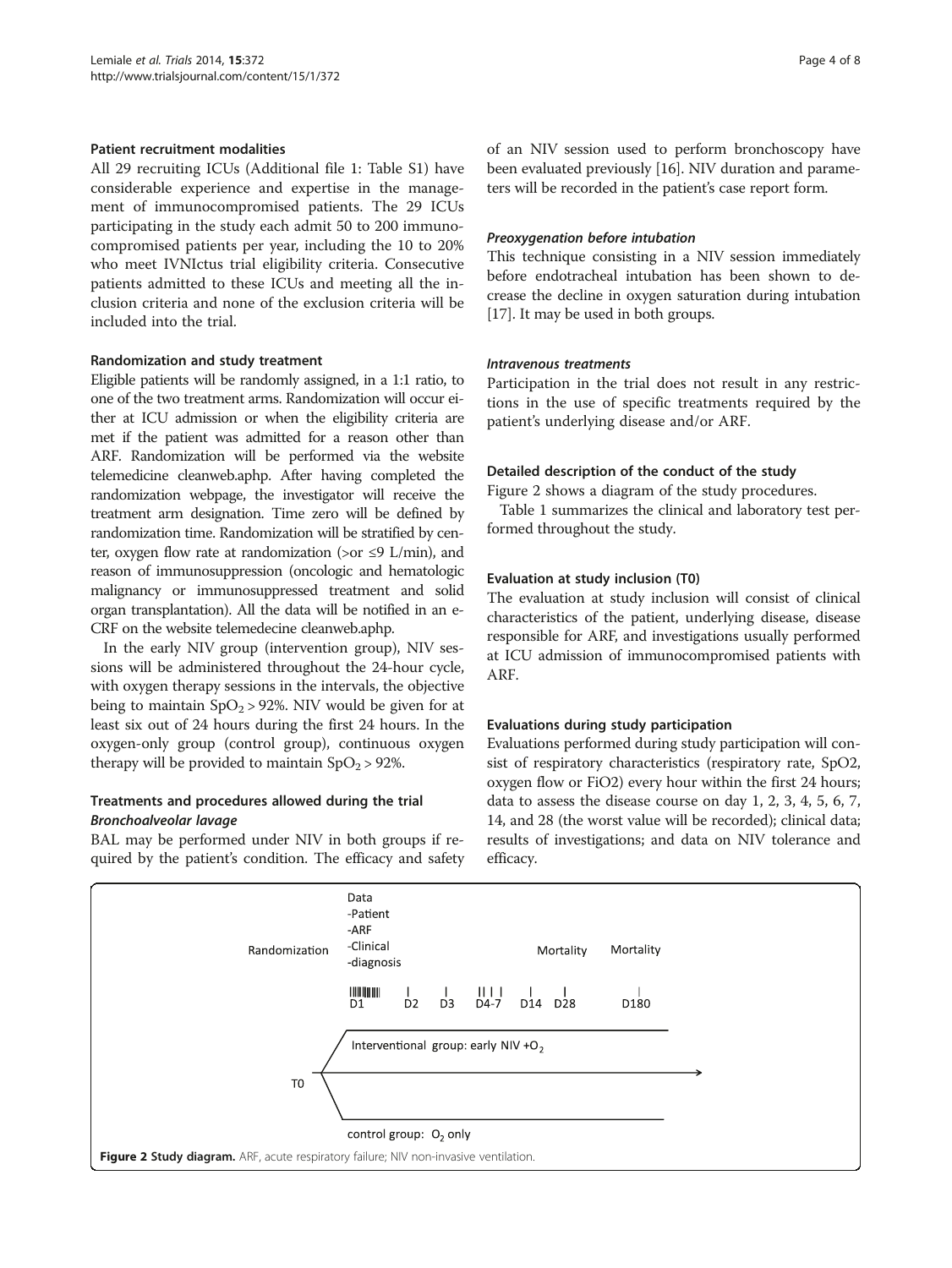#### <span id="page-4-0"></span>Table 1 Clinical and laboratory data

|                            | Clinical data                                                        | Laboratory data |
|----------------------------|----------------------------------------------------------------------|-----------------|
| To: randomization          | Underlying disease                                                   |                 |
|                            | ARF characteristics                                                  |                 |
| First 24 hours             | Respiratory rate, SpO <sub>2</sub> , oxygen flow or FiO <sub>2</sub> |                 |
| Day1 to Day7, Day14, Day28 | Respiratory data                                                     | SOFA score      |
|                            | Course of respiratory and other organ failure                        |                 |
|                            | Suspected diagnosis every day                                        |                 |
|                            | Tolerance of NIV in NIV group                                        |                 |
|                            | Intubation criteria in both groups                                   |                 |
| Day28                      | Mortality                                                            |                 |
|                            | Diagnosis of ARF                                                     |                 |
|                            | Respiratory investigations                                           |                 |
|                            | Hospital acquired infections                                         |                 |
| Day180                     | Mortality                                                            |                 |

SpO2: oxygen pulse saturation; FiO2: inspired oxygen fraction; SOFA: Sequential Organ Failure Assessment; ARF: acute respiratory failure; NIV non-invasive ventilation, T0: time of randomization.

#### Evaluation at the end of study participation

Evaluations performed at the end of study participation will consist of mortality on day 28, ICU length of stay, hospital length of stay, time on IMV, and mortality on day 180.

# Bias minimization strategies Recruitment bias

Before randomization, no patients will receive humidified high-flow oxygenation. Severity of ARF will be only assessed with the oxygen flow need at randomization, through Venturi mask or nasal cannula. After randomization, patients will receive a humidified high-flow cannula according physician. Humidified high-flow cannula use will be recorded and analyzed.

We will include only patients with ARF but no circulatory failure at baseline (defined by the need of vasopressor over 0.3 μ g/Kg/min), to obtain a population of patients who have severe disease but do not meet the criteria for IMV. We will include consecutive immunocompromised patients, with no restrictions based on type of disease or treatment, in order the replicate usual ICU practice. Patients in whom HIV infection is the only cause of immunodeficiency will not be included since recent data show differences in outcomes between HIV-infected patients and patients with other causes of immune deficiency. HIV-infected patients with other immunocompromised disease will be included.

#### Patient management bias

We will use predefined NIV parameters, oxygen therapy parameters, and IMV criteria to standardize patient management.

#### Non-invasive ventilation parameters

We will use the NIV settings recommended for the management of ARF, in pressure support ventilation. The mask most appropriate for the patient will be selected and adjusted to minimize leakage and pressure points. The level of inspiratory assistance will be increased gradually to obtain a tidal volume ( $V_T$ ) of 7 to 10 mL/Kg with a respiratory rate (RR) <25/min. The positive expiratory airway pressure will be increased from 2 to 10 cm H2O to obtain a FiO<sub>2</sub> < 65%. The FiO<sub>2</sub> value will be set to keep  $SpO<sub>2</sub> > 90%$ . The inspiratory trigger will be set at the lowest possible value. The physician in charge of the patient will check that asynchronous cycles are kept to a minimum (number of asynchronous cycles/total number of cycles <10%). The ventilatory settings will be chosen based on continuous  $SpO<sub>2</sub>$  monitoring and arterial blood gas values. NIV will be used for at least six hours within 24 hours for two days, in sessions of at least 30 to 45 minutes, with oxygen therapy in the intervals.

Criteria for weaning off NIV are as follows: resolution of the signs of respiratory distress, RR <25/min between NIV sessions, P/F >200 for 24 hours, or the patient refuses NIV and does not meet the criteria for IMV. In patients requiring NIV for longer than 12 out of 24 hours or over more than five days, the need for IMV should be evaluated and the level of NIV use considered excessive.

#### Oxygen parameters

The oxygen flow rate delivered through a mask will be set to maintain  $SpO<sub>2</sub> > 90$ %. The choice of the oxygen therapy system will be at the discretion of the physician.

For patients receiving oxygen through a mask, FIO2 will be estimated according to the oxygen delivery system and oxygen flow.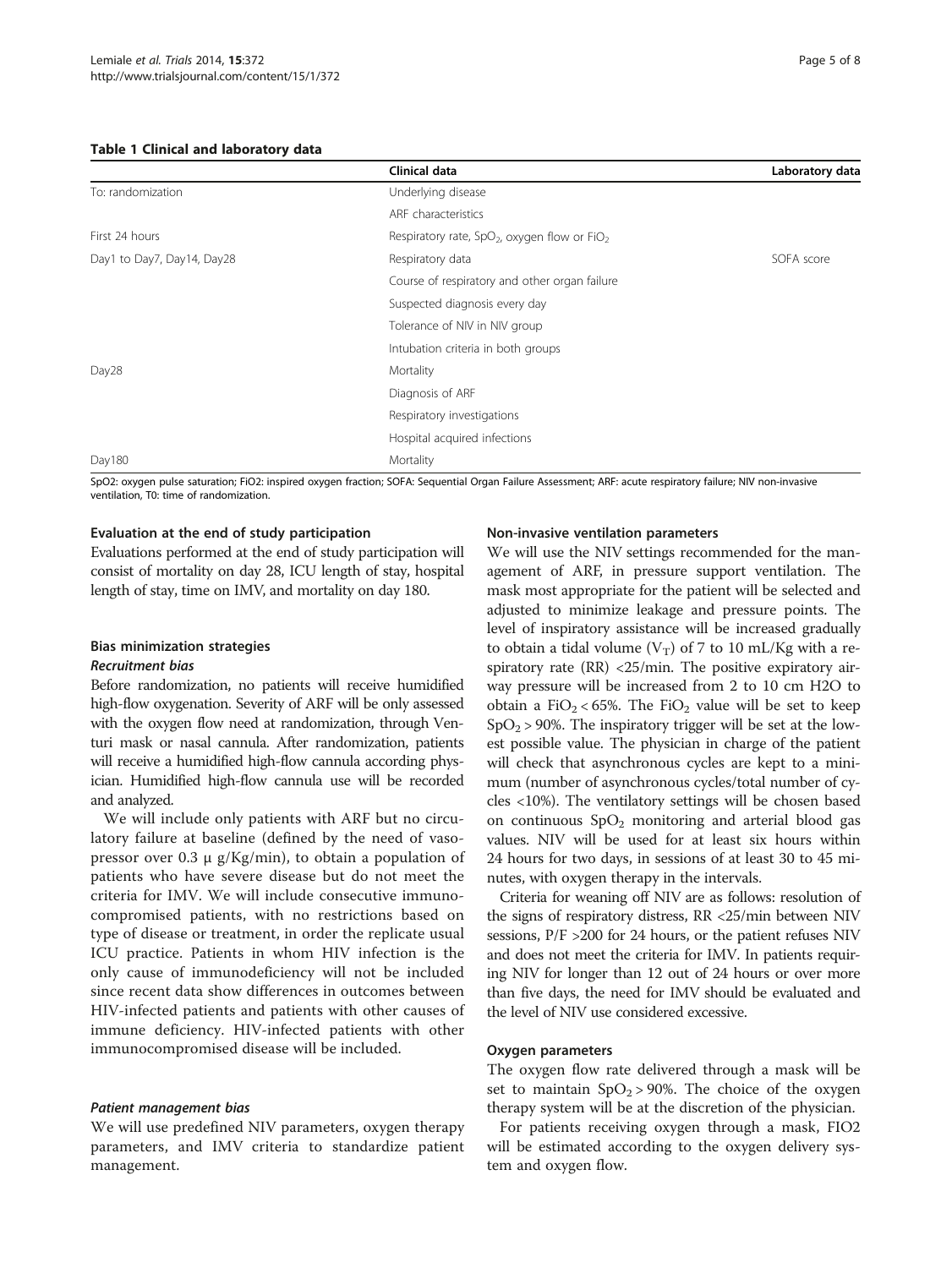#### Invasive mechanical ventilation criteria

The criteria for IMV are: severe hemodynamic instability (norepinephrine or epinephrine >0.5 μ g/Kg/min), cardiorespiratory arrest, ongoing myocardial infarction, severe encephalopathy (Glasgow Coma Scale score <11), severe airway secretion retention, worsening of respiratory distress (SpO<sub>2</sub> < 92% or RR >40/min) regardless of the oxygen flow rate or use of accessory muscles of respiration, inability to maintain  $PaO<sub>2</sub> > 65$  mmHg with  $FiO<sub>2</sub> > 0.6$ , dependency on NIV with inability to remain off NIV for longer than two hours, or >50% increase in the time on NIV from one day to the next (for example, six hours of NIV on D1 followed by more than nine hours on D2).

#### End of the trial

Each patient will be in the trial for six months. Premature study withdrawal will be considered if one of the following occurs: death within the first 28 days, or if requested by the patient or next of kin. Patients withdrawn prematurely from the trial should undergo the procedures scheduled for the last trial visit, to the extent possible. Furthermore, the reason for premature trial withdrawal must be recorded both in the case-report form and in the source document.

#### Statistical analysis

The analysis will be performed according to the intentionto-treat approach. We will use the chi-square test to compare 28-day mortality rates in the group managed with oxygen only and in the group managed with oxygen and early NIV. Randomization will be stratified on the underlying disease (hematological or solid malignancy versus other) and on ARF severity as assessed by the baseline oxygen flow rate (≤9 L /min versus >9 L/min to obtain  $SpO<sub>2</sub> > 95%$  and/or resolution of the signs of respiratory distress). We will test for an interaction between the treatment effect and the underlying disease. If such an interaction is found, we will use the chi-square test to look for a treatment effect within the stratification subgroups. We will correct for the multiple comparisons using the Bonferroni test (error of first order 0.025). Similarly, we will look for an interaction between the treatment effect and baseline ARF severity. If such an interaction is found, we will use the chi-square test to look for a treatment effect within the stratification subgroups. We will correct for the multiple comparisons using the Bonferroni test (error of first order 0.025).

For the secondary evaluation criteria, we will use the chisquare test to compare the proportions of patients with treatment failure (defined by the need of IMV), and nosocomial infection in the two treatment arms. The procedure described above for potential subgroup analyses of the primary evaluation criterion will be used for these secondary evaluation criteria. Wilcoxon's test will be performed to

compare the number of organ failures (SOFA score) between the two arms 72 hours after study inclusion. Median hospital and ICU length of stay will be compared between the two arms using the Kaplan-Meier estimator, with discharge alive as the event of interest and death as the censoring event. Time on invasive mechanical ventilation will be compared between the two arms using the log-rank test.

#### Sample size estimation

Based on previous studies in the field and on evidence of declining mortality rates over the last decade among ICU patients with hematological or solid malignancies  $[12,13,18,19]$  $[12,13,18,19]$  $[12,13,18,19]$  $[12,13,18,19]$ , we expect 28-day mortality rates of 20% in the early NIV arm and 35% in the oxygen-only arm. With alpha set at 0.05, 90% power, and the chi-square test, 187 patients are needed in each arm, totalling 374 patients in all. A single interim analysis to assess superiority is scheduled. The interim analysis will take place after inclusion of half the patients ( $n = 187$ ). The criteria for premature study discontinuation based on the results of this single interim analysis will be those defined by O'Brien and Fleming [\[20](#page-7-0)]. All tests will be two-sided. The statistical analysis will be performed using SAS 9.1.3 (SAS, Inc., Cary, NC, USA) (or a more recent version) or R.2.15.2 (R foundation for statistical computing, Vienna, Austria). (or a more recent version).

#### Provisional time table

Based on the recruitment rates in the TRIAL-OH study [[21](#page-7-0)] of consecutive hematology patients admitted to the same ICUs (appendix 4, study ongoing), the 30% proportion of patients with ARF who were not intubated at ICU admission in the same study, and the admission rate of immunocompromised patients in the study centers, recruitment is expected to last approximately 30 months. The Data and Safety Monitoring Committee will meet regularly to review adverse events recorded during the trial. The overall data analysis will be performed under the responsibility of Professor Chevret and Dr Resche-Rigon at the Biostatistics Department of the Saint-Louis Teaching Hospital, Paris, France.

#### Data and Safety Monitoring Committee

An independent data and safety monitoring committee will be established. This committee will have three members: Professor S Jaber (Saint-Éloi teaching hospital, Montpellier, France)), Dr CE Luyt (Pitié Salpêtrière, teatching hospital Paris France), and Professor B Maitre (Henri Mondor teatching hospital, Crétei, Francel).

The mission of the Data and Safety Monitoring Committee consists of monitoring the safety data and providing the study sponsor with recommendations about whether the trial should continue as planned, prolonged, or stopped prematurely. It will also be responsible for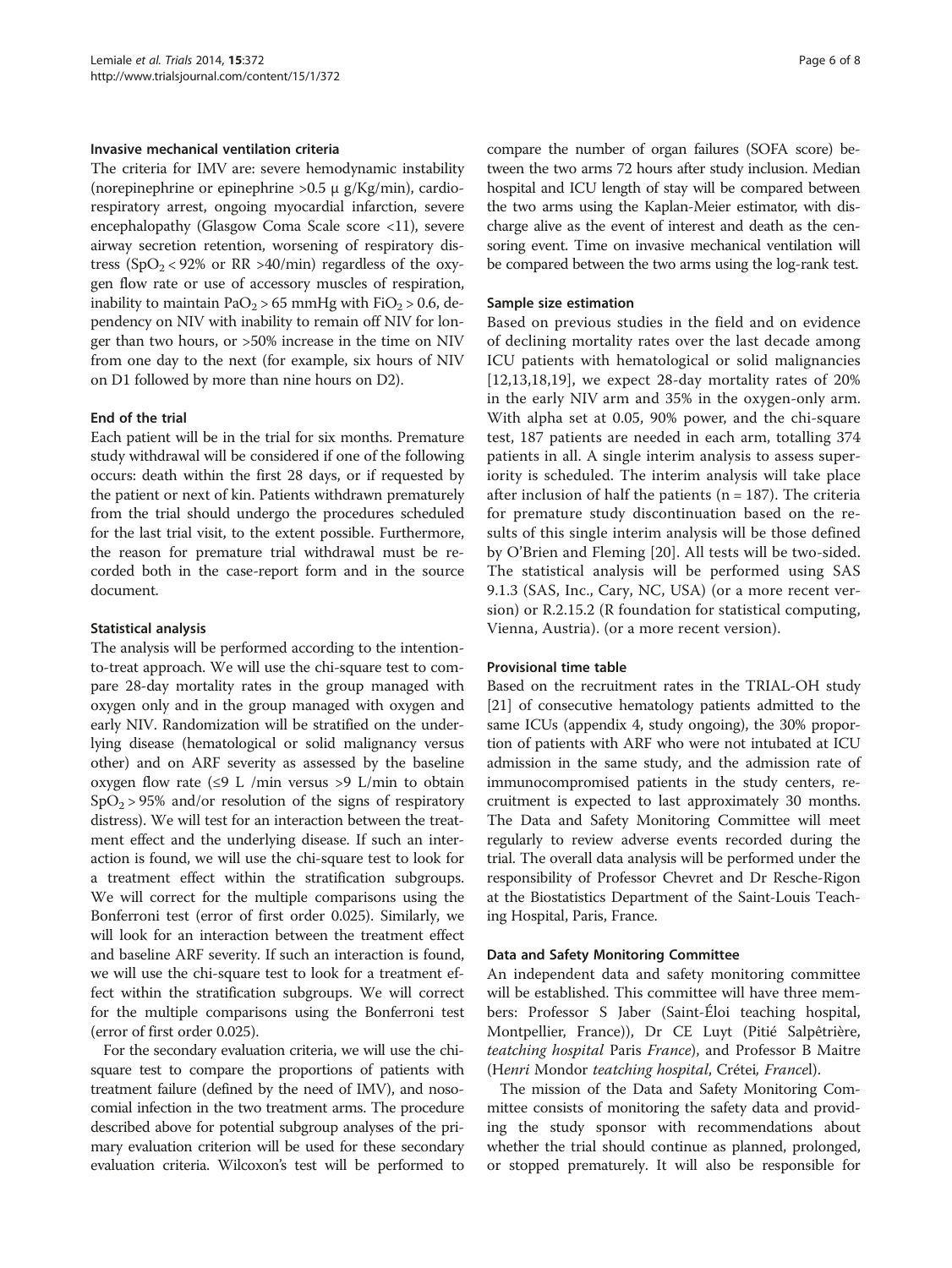<span id="page-6-0"></span>evaluating the results of the single interim analysis of superiority scheduled to occur after the inclusion of half of the patients ( $N = 187$ ). The criteria defined by O'Brien and Fleming [[20](#page-7-0)] will be used to determine whether the results of this interim analysis warrant premature discontinuation of the trial.

# **Discussion**

ARF remains the most frequent and challenging lifethreatening event in patients with hematological malignancies [1,5-7,[14,18\]](#page-7-0). In patients with prolonged neutropenia (acute leukemia or bone marrow tranplant recipients), respiratory events occur in up to half of cases, of which a further half are complicated by ARF [[22\]](#page-7-0). Despite a recent improvement in survival, IMV remains associated with high mortality in immunocompromised patients with ARF [\[21](#page-7-0)-[24\]](#page-7-0). NIV has been associated with an increase survival for these patients, in an era when IMV was associated with a mortality rate of over 80% [9[,11](#page-7-0)]. In recent studies, mortality after intubation was 60% in hematological patients and 40% in immunocompromised patients [5[,13](#page-7-0),[19,21\]](#page-7-0). In that setting, appropriate management of the patients with ARF became uncertain.

Moreover, a crucial point is the difference between early and late NIV. Early NIV is used in patients who do not meet criteria for IMV. In contrast, late NIV is given as an alternative to IMV. Several recent studies found higher mortality rates among patients who failed NIV than among patients managed with first-line IMV [5[,19](#page-7-0)]. In addition, in recent years outcomes have improved among immunocompromised patients admitted to the ICU, including those managed with IMV [5,7[,19,21](#page-7-0)]. This improvement is ascribable not only to better patient selection for ICU admission, but also to better overall management of the underlying disease and ARF. Most of the studies evaluated NIV without really controlling time between ARF onset to NIV implementation, without taking into account ARF etiology, and/or without taking into account the presence of associated organ dysfunction at the time of NIV initiation. As a consequence, prophylactic NIV (in patients with hypoxemia but no respiratory distress) and curative (patients with respiratory distress needing ventilatory support) were lumped together.

We expect this trial to assess a management strategy including early NIV and to identify risk factors for IMV among immunocompromised patients with ARF.

# Trial status

The trail is currently recruiting patients. Inclusion started on 1 September 2013 and the number of included patients so far is 162. The estimated length of inclusion time is 30 months.

# Additional file

[Additional file 1: Table S1.](http://www.biomedcentral.com/content/supplementary/1745-6215-15-372-S1.docx) List of investigators involved in the study.

#### Abbreviations

ARF: Acute respiratory failure; ICU: Intensive care unit; IMV: Invasive mechanical ventilation NIV, Non-invasive mechanical ventilation.

#### Competing interests

The authors declare that they have no competing interests.

#### Authors' contributions

VL and EA drafted the manuscript. MRR prepared the statistical analysis and helped to draft the manuscript. All authors read and approved the final manuscript.

#### Acknowledgements

This study is funded by two research organizations (Legs Poix research grant, Association Outcomerea research grant 2012). The authors thank A Wolfe for helping to prepare the manuscript.

All non-authors have consented to publication of their information.

#### Author details

<sup>1</sup> Medical ICU, Assistance Publique Hopitaux de Paris, St Louis Hospital, 1 avenue Claude Vellefaux, 75010 Paris, France. <sup>2</sup>Department of Biostatistics Assistance Publique Hopitaux de Paris, St Louis Hospital, 1 avenue Claude Vellefaux, 75010 Paris, France. <sup>3</sup> Faculté de Medicine, Université Paris-Diderot Sorbonne Paris-Cité, 5 Rue Thomas Mann, 75013 Paris, France.

#### Received: 16 April 2014 Accepted: 4 September 2014 Published: 25 September 2014

#### References

- 1. Azoulay E, Thiéry G, Chevret S, Moreau D, Darmon M, Bergeron A, Yang K, Meignin V, Ciroldi M, Le Gall JR, Tazi A, Schlemmer B: The prognosis of acute respiratory failure in critically ill cancer patients. Medicine (Baltimore) 2004, 83:360–370.
- 2. Thiéry G, Azoulay E, Darmon M, Ciroldi M, De Miranda S, Lévy V, Fieux F, Moreau D, Le Gall JR, Schlemmer B: Outcome of cancer patients considered for intensive care unit admission: a hospital-wide prospective study. J Clin Oncol 2005, 23:4406-4413.
- 3. Benoit DD, Vandewoude KH, Decruyenaere JM, Hoste EA, Colardyn FA: Outcome and early prognostic indicators in patients with a hematologic malignancy admitted to the intensive care unit for a life-threatening complication. Crit Care Med 2003, 31:104–112.
- 4. Canet E, Osman D, Lambert J, Guitton C, Heng AE, Argaud L, Klouche K, Mourad G, Legendre C, Timsit JF, Rondeau E, Hourmant M, Durrbach A, Glotz D, Souweine B, Schlemmer B, Azoulay E: Acute respiratory failure in kidney transplant recipients: a multicenter study. Crit Care 2011, 15:R91.
- 5. Adda M, Coquet I, Darmon M, Thiery G, Schlemmer B, Azoulay E: Predictors of noninvasive ventilation failure in patients with hematologic malignancy and acute respiratory failure. Crit Care Med 2008, 36:2766–2772.
- 6. Depuydt PO, Benoit DD, Vandewoude KH, Decruyenaere JM, Colardyn FA: Outcome in noninvasively and invasively ventilated hematologic patients with acute respiratory failure. Chest 2004, 126:1299-1306.
- 7. Lemiale V, Lambert J, Canet E, Mokart D, Pène F, Rabbat A, Kouatchet A, Vincent F, Bruneel F, Gruson D, Chevret S, Azoulay E: A Groupe de Recherche Respiratoire en Réanimation Onco-Hématologique Study : Identifying cancer patients with acute respiratory failure at high risk for intubation and mechanical ventilation. Respir Care 2014, doi:10.4187/ respcare.02693.
- 8. Groeger JS, White P, Nierman DM, Glassman J, Shi W, Horak D, Price K: Outcome for cancer patients requiring mechanical ventilation. J Clin Oncol 1999, 17:991–997.
- 9. Azoulay E, Alberti C, Bornstain C, Leleu G, Moreau D, Recher C, Chevret S, LeGall JR, Brochard L, Schlemmer B: Improved survival in cancer patients requiring mechanical ventilatory support: impact of noninvasive mechanical ventilator support. Crit Care Med 2001, 29:519–525.